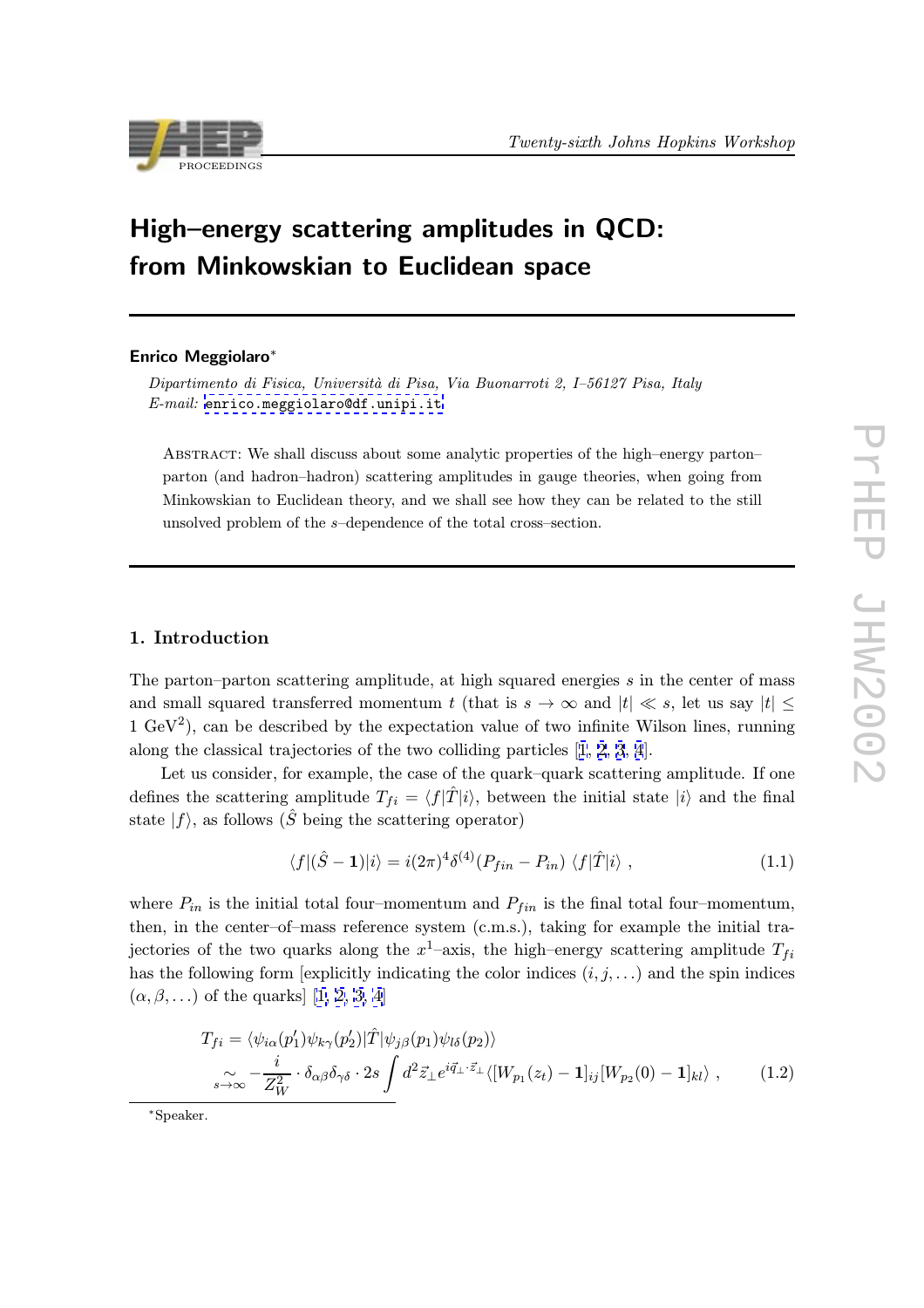<span id="page-1-0"></span>where  $q = (0, 0, \vec{q}_{\perp})$ , with  $t = q^2 = -\vec{q}_{\perp}^2$ , is the tranferred four-momentum and  $z_t =$  $(0, 0, \vec{z}_{\perp})$ , with  $\vec{z}_{\perp} = (z^2, z^3)$ , is the distance between the two trajectories in the transverse plane [the coordinates  $(x^0, x^1)$  are often called *longitudinal* coordinates]. The expectation value  $\langle f(A) \rangle$  is the average of  $f(A)$  in the sense of the functional integration over the gluon field  $A^{\mu}$  (including also the determinant of the fermion matrix, i.e., det[ $i\gamma^{\mu}D_{\mu}-m_0$ ], where  $D^{\mu} = \partial^{\mu} + igA^{\mu}$  is the covariant derivative and  $m_0$  is the *bare* quark mass). The two infinite Wilson lines  $W_{p_1}(z_t)$  and  $W_{p_2}(0)$  in Eq. (1.2) are defined as

$$
W_{p_1}(z_t) = \mathcal{T} \exp\left[-ig \int_{-\infty}^{+\infty} A_{\mu}(z_t + p_1 \tilde{\tau}) p_1^{\mu} d\tilde{\tau}\right];
$$
  

$$
W_{p_2}(0) = \mathcal{T} \exp\left[-ig \int_{-\infty}^{+\infty} A_{\mu}(p_2 \tilde{\tau}) p_2^{\mu} d\tilde{\tau}\right],
$$
 (1.3)

where  $\mathcal T$  stands for "*time ordering*" and  $A_\mu = A_\mu^a T^a$ ; the four-vectors  $p_1 \simeq (E, E, 0, 0)$  and  $p_2 \simeq (E, -E, 0, 0)$  are the initial four–momenta of the two quarks  $[s = (p_1 + p_2)^2 = 4E^2]$ .

Finally,  $Z_W$  in Eq. (1.2) is the residue at the pole (i.e., for  $p^2 \to m^2$ , m being the quark pole mass) of the unrenormalized quark propagator, which can be written in the eikonal approximation as [1, 4]

$$
Z_W \simeq \frac{1}{N_c} \langle \text{Tr}[W_{p_1}(z_t)] \rangle = \frac{1}{N_c} \langle \text{Tr}[W_{p_1}(0)] \rangle = \frac{1}{N_c} \langle \text{Tr}[W_{p_2}(0)] \rangle , \qquad (1.4)
$$

where  $N_c$  is the number of colours.

In a perfectly analogous way, one can also derive the high–energy scattering amplitude for an elastic process involving two partons, which can be quarks, antiquarks or gluons [2, 4]. For an antiquark, one simply has to substitute the Wilson line  $W_p(b)$  with its complex conjugate  $W_p^*(b)$ : this is due to the fact that the scattering amplitude of an antiquark in the external gluon field  $A_\mu$  is equal to the scattering amplitude of a quark in the charge– [conju](#page-8-0)gated (C–transformed) gluon field  $A'_{\mu} = -A_{\mu}^{t} = -A_{\mu}^{*}$ . In other words, going from quarks to antiquarks corresponds just to the change from the fundamental representation  $T_a$  of  $SU(N_c)$  to the complex conjugate representation  $T'_a = -T_a^*$ . In the same way, going from quarks to gluons corresponds just to the change from the fundamental representation  $T_a$  of  $SU(N_c)$  to the adjoint representation  $T_a^{(adj)}$ . So, if the parton is a gluon, one must substitute  $W_p(b)$ , the Wilson string in the fundamental representation, with  $V_k(b)$ , the Wilson string in the adjoint representation [and the renormalization constant  $Z_W$  with  $Z_{\mathcal{V}} = \langle \text{Tr}[\mathcal{V}_k(0)] \rangle / (N_c^2 - 1)].$ 

In what follows, to be definite, we shall consider the case of the quark–quark scattering and we shall deal with the quantity

$$
g_{M(ij,kl)}(s; t) \equiv \frac{1}{Z_W^2} \int d^2 \vec{z}_{\perp} e^{i\vec{q}_{\perp} \cdot \vec{z}_{\perp}} \langle [W_{p_1}(z_t) - 1]_{ij} [W_{p_2}(0) - 1]_{kl} \rangle , \qquad (1.5)
$$

in terms of which the scattering amplitude can be written as

$$
T_{fi} = \langle \psi_{i\alpha}(p'_1)\psi_{k\gamma}(p'_2)|\hat{T}|\psi_{j\beta}(p_1)\psi_{l\delta}(p_2)\rangle \sum_{s\to\infty} -i\cdot 2s\cdot \delta_{\alpha\beta}\delta_{\gamma\delta} \cdot g_{M(ij,kl)}(s; t) \ . \tag{1.6}
$$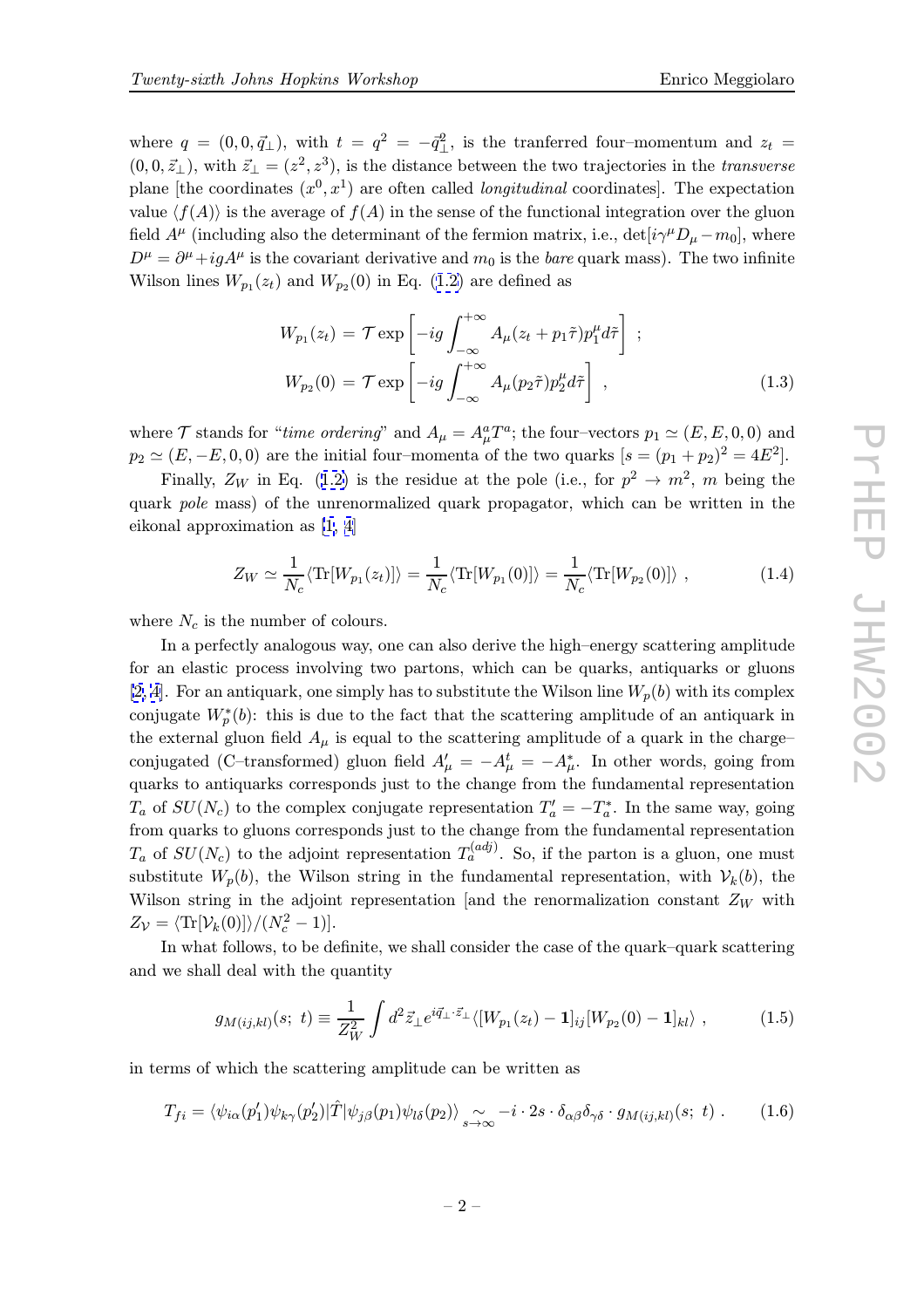At first sight, it could appear that the above expression (1.5) of the quantity  $g_M$  is essentially independent on the center–of–mass energy of the two quarks and that the  $s$ dependence of the scattering amplitude is all contained in the kinematical factor 2s in front of the integral in Eq. (1.2). This is clearly in cont[radi](#page-1-0)ction with the well–known fact that amplitudes in QCD have a very non–trivial s–dependence, whose origin lies in the infrared  $(IR)$  divergences typical of  $3 + 1$  dimensional gauge theories. In more standard perturbative approaches [to](#page-0-0) high–energy QCD, based on the direct computation of Feynman diagrams in the high–energy limit, these IR divergences are taken care of by restricting the rapidities of the intermediate gluons to lie in between those of the two fast quarks (see, e.g., [5, 6]). The classical trajectories of two quarks with a non–zero mass m and a center–of–mass energy squared  $s = 4E^2$  are related by a finite Lorentz boost with rapidity parameter  $\log(s/m^2)$ , so that the size of the rapidity space for each intermediate gluon grows as log [s](#page-8-0) [an](#page-9-0)d each Feynman diagram acquires an overall factor proportional to some power of log s, depending on the number of intermediate gluon propagators.

In the case of the quantity (1.5), as was first pointed out by Verlinde and Verlinde in [7], the IR singularity is originated by the fact that the trajectories of the Wilson lines were taken to be lightlike and therefore have an infinite distance in rapidity space. One can regularize this infrared proble[m b](#page-1-0)y giving the Wilson lines a small timelike component, suc[h](#page-9-0) that they coincide with the classical trajectories for quarks with a non–zero mass  $m$ (this is equivalent to consider two Wilson lines forming a certain finite hyperbolic angle  $\chi$  in Minkowskian space–time; of course,  $\chi \to \infty$  when  $s \to \infty$ ), and, in addition, by letting them end after some finite proper time  $\pm T$  (and eventually letting  $T \to \infty$ ). Such a regularization of the IR singularities gives rise to an s-dependence of the quantity  $q_M$ defined in  $(1.5)$  and, therefore, to a non-trivial s-dependence of the amplitude  $(1.2)$ , as obtained by ordinary perturbation theory [5, 6] and as confirmed by the experiments on hadron–hadron scattering processes. We refer the reader to Refs. [7] and [8, 9, 10] for a detailed dis[cus](#page-1-0)sion about this point.

The direct evaluation of the expectatio[n](#page-8-0) v[al](#page-9-0)ue (1.5) is a highly non–trivial ma[tter](#page-0-0) and it is also strictly connected with the renormalization properties of [W](#page-9-0)ilson–[li](#page-9-0)n[e](#page-9-0) [ope](#page-9-0)rators [11, 12]. A non–perturbative approach for the calculation of (1.5) has been proposed and developed in Refs. [13, 14], in the context of the so[–cal](#page-1-0)led "stochastic vacuum model". In three previous papers [8, 9, 10] we proposed and discussed a new approach, which consists [in anal](#page-9-0)ytically continuing the scattering amplitude from the M[inko](#page-1-0)wskian to the Euclidean world, so opening t[he](#page-9-0) [pos](#page-9-0)sibility of studying the scattering amplitude non perturbatively by well–known and we[ll–es](#page-9-0)t[abl](#page-9-0)ished techniques available in the Euclidean theory (e.g., by means of the formulation of the theory on the lattice). This approach has been recently adopted in Refs. [15, 16], in order to study the high–energy scattering in strongly coupled gauge theories using the AdS/CFT correspondence, in Ref. [17], in order to investigate instanton–induced effects in QCD high–energy scattering, and also in Ref. [18], in the context of the so–call[ed](#page-9-0) ["loo](#page-9-0)p–loop correlation model", in which the QCD vacuum is described by perturbative gluon exchange and the non–perturbative sto[cha](#page-9-0)stic vacuum model.

More explicitly, in Refs. [8, 9] we have given arguments showing that [the](#page-9-0) expectation value of two *infinite* Wilson lines, forming a certain hyperbolic angle  $\chi$  in Minkowskian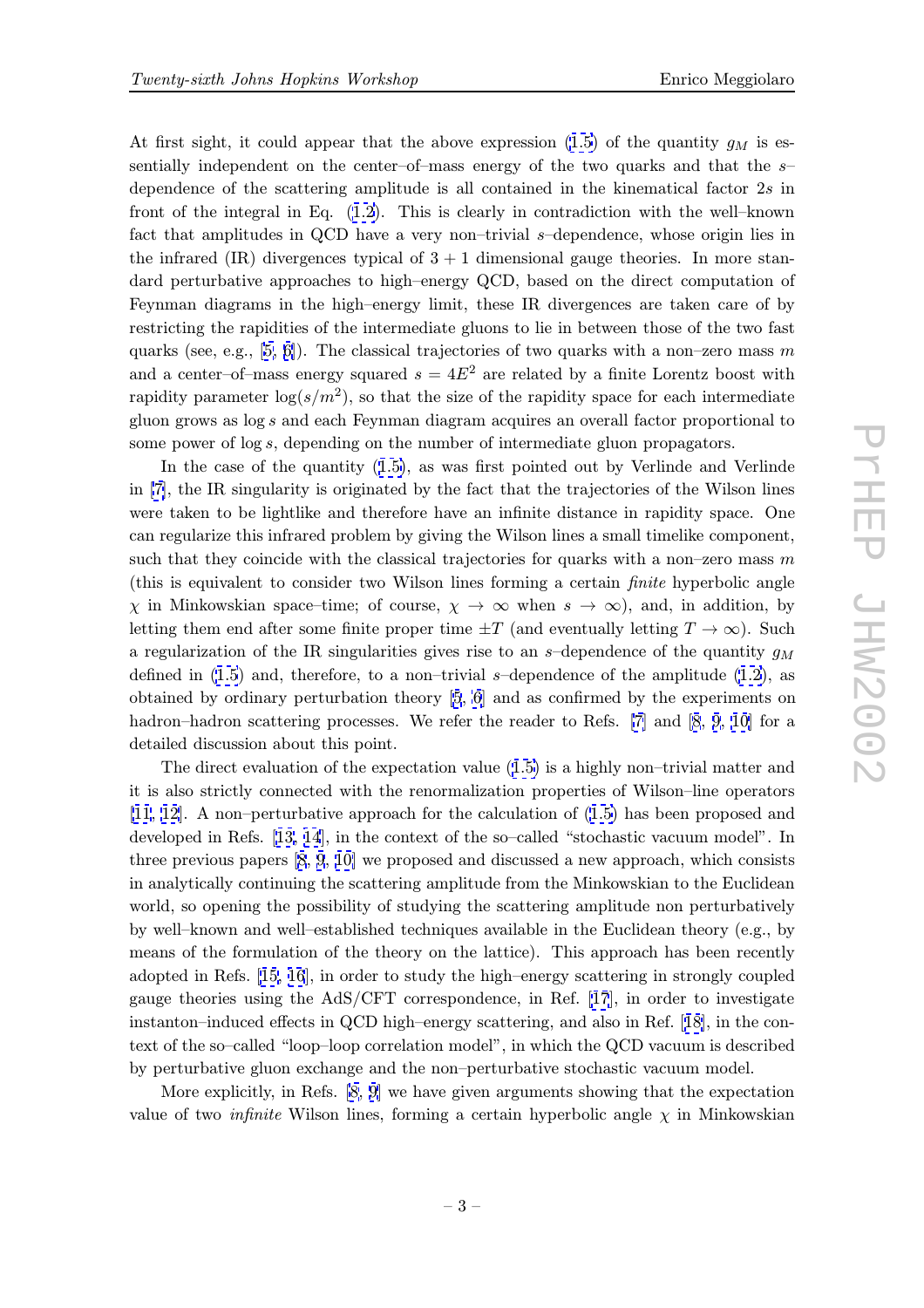<span id="page-3-0"></span>certain angle  $\theta$  in Euclidean four–space, are connected by an analytic continuation in the angular variables. This relation of analytic continuation was proved in Ref. [8] for an Abelian gauge theory (QED) in the so-called *quenched* approximation and for a non– Abelian gauge theory (QCD) up to the fourth order in the renormalized coupling constant in perturbation theory; a general proof was finally given in Ref. [9]. The relation o[f](#page-9-0) analytic continuation between the amplitudes  $g_M(\chi; t)$  and  $g_E(\theta; t)$ , in the Minkowskian and the Euclidean world, was derived in Refs. [8, 9] using infinite Wilson lines, i.e., directly in the limit  $T \to \infty$  and assuming that the amplitu[de](#page-9-0)s were independent on T. In other words, the results derived in Refs. [8, 9] apply to the cutoff–independent part of the amplitudes.

On the contrary, in Ref. [10] we h[ave c](#page-9-0)onsidered IR–regularized amplitudes at any  $T$ (including also possible divergent pieces when  $T \to \infty$ ) and, generalizing the results of Ref. [9], we have given the genera[l pro](#page-9-0)of that the expectation value of two IR–regularized Wilson lines, forming a certain hyper[bol](#page-9-0)ic angle in Minkowskian space–time, and the expectation value of two IR–regularized Euclidean Wilson lines, forming a certain angle in Euclidean [fo](#page-9-0)ur–space, are connected by an analytic continuation in the angular variables and in the IR cutoff T. This result can be used to evaluate the IR–regularized high–energy scattering amplitude directly in the Euclidean theory, as discussed in Sect. 2. The conclusions and an outlook are given in Sect. 3.

## 2. From Minkowskian to Euclidean theory

Let us consider the following quantity, defined in Minkowskian space–time:

$$
g_M(p_1, p_2; T; t) = \frac{M(p_1, p_2; T; t)}{Z_M(p_1; T)Z_M(p_2; T)},
$$
  
\n
$$
M(p_1, p_2; T; t) = \int d^2 \vec{z}_{\perp} e^{i\vec{q}_{\perp} \cdot \vec{z}_{\perp}} \langle [W_{p_1}^{(T)}(z_t) - \mathbf{1}]_{ij} [W_{p_2}^{(T)}(0) - \mathbf{1}]_{kl} \rangle ,
$$
\n(2.1)

where  $z_t = (0, 0, \vec{z}_\perp)$  and  $q = (0, 0, \vec{q}_\perp)$ , so that  $t = -\vec{q}^2_\perp = q^2$ . The Minkowskian fourmomenta  $p_1$  and  $p_2$  are arbitrary four-vectors lying in the longitudinal plane  $(x^0, x^1)$  [so that  $\vec{p}_{1\perp} = \vec{p}_{2\perp} = \vec{0}_{\perp}$  and define the trajectories of the two IR–regularized Wilson lines  $W_{p_1}^{(T)}$  and  $W_{p_2}^{(T)}$ :

$$
W_{p_1}^{(T)}(z_t) \equiv \mathcal{T} \exp\left[-ig \int_{-T}^{+T} A_\mu (z_t + \frac{p_1}{m} \tau) \frac{p_1^\mu}{m} d\tau\right] ;
$$
  
\n
$$
W_{p_2}^{(T)}(0) \equiv \mathcal{T} \exp\left[-ig \int_{-T}^{+T} A_\mu (\frac{p_2}{m} \tau) \frac{p_2^\mu}{m} d\tau\right] .
$$
\n(2.2)

 $A_{\mu} = A_{\mu}^{a} T^{a}$  and m is the quark pole mass. T is our IR cutoff.  $Z_M(p; T)$  in Eq. (2.1) is defined as (N<sub>c</sub> being the number of colours)

$$
Z_M(p; T) \equiv \frac{1}{N_c} \langle \text{Tr}[W_p^{(T)}(z_t)] \rangle = \frac{1}{N_c} \langle \text{Tr}[W_p^{(T)}(0)] \rangle . \tag{2.3}
$$

(The last equality comes from the space–time translation invariance.) This is a sort of Wilson–line's renormalization constant: as shown in Ref. [4],  $Z_M(p : T \to \infty)$  is the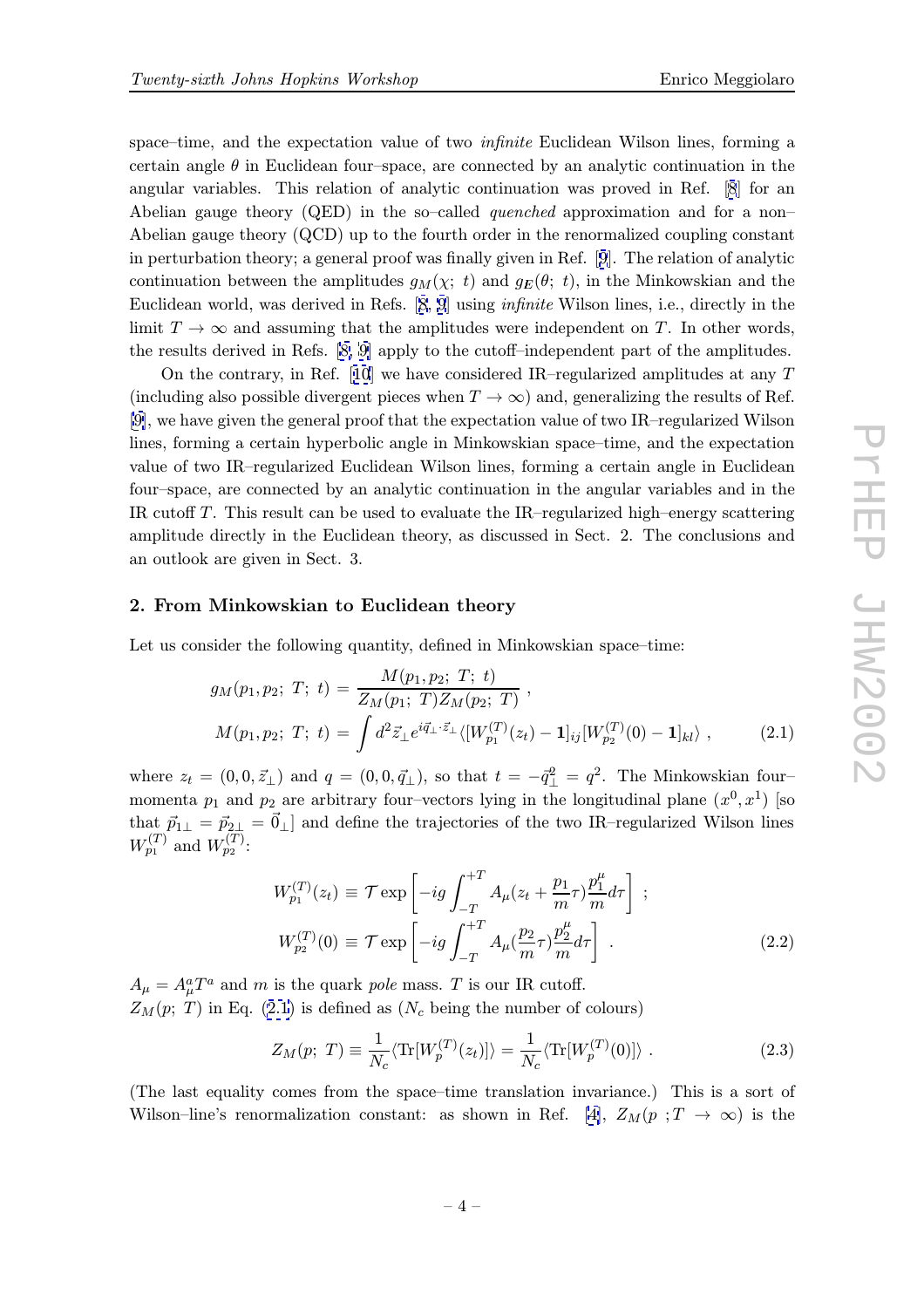<span id="page-4-0"></span>residue at the pole (i.e., for  $p^2 \to m^2$ ) of the unrenormalized quark propagator, in the eikonal approximation.

In an analogous way, we can consider the following quantity, defined in Euclidean four–space:

$$
g_E(p_{1E}, p_{2E}; T; t) = \frac{E(p_{1E}, p_{2E}; T; t)}{Z_E(p_{1E}; T) Z_E(p_{2E}; T)},
$$
  
\n
$$
E(p_{1E}, p_{2E}; T; t) = \int d^2 \vec{z} \, \mathrm{d}^2 \vec{z} \, \mathrm{d}^2 \vec{z} \, \mathrm{d}^2 [\tilde{W}_{p_{1E}}^{(T)}(z_{tE}) - \mathbf{1}]_{ij} [\tilde{W}_{p_{2E}}^{(T)}(0) - \mathbf{1}]_{kl} \rangle_E , \quad (2.4)
$$

where  $z_{tE} = (0, \vec{z}_{\perp}, 0)$  and  $q_E = (0, \vec{q}_{\perp}, 0)$ , so that:  $t = -\vec{q}_{\perp}^2 = -q_E^2$ . The expectation value  $\langle \ldots \rangle_E$  must be intended now as a functional integration with respect to the gauge variable  $A_{\mu}^{(E)} = A_{\mu}^{(E)a} T^a$  in the Euclidean theory. The Euclidean four-momenta  $p_{1E}$  and  $p_{2E}$  are arbitrary four–vectors lying in the plane  $(x_1, x_4)$  [so that  $\vec{p}_{1E\perp} = \vec{p}_{2E\perp} = \vec{0}_{\perp}$ ] and define the trajectories of the two IR-regularized Euclidean Wilson lines  $\widetilde{W}_{p_{1E}}^{(T)}$  and  $\widetilde{W}_{p_{2E}}^{(T)}$ :

$$
\tilde{W}_{p_{1E}}^{(T)}(z_{tE}) \equiv \mathcal{T} \exp\left[-ig \int_{-T}^{+T} A_{\mu}^{(E)}(z_{tE} + \frac{p_{1E}}{m}\tau) \frac{p_{1E\mu}}{m} d\tau\right] ;
$$
\n
$$
\tilde{W}_{p_{2E}}^{(T)}(0) \equiv \mathcal{T} \exp\left[-ig \int_{-T}^{+T} A_{\mu}^{(E)}(\frac{p_{2E}}{m}\tau) \frac{p_{2E\mu}}{m} d\tau\right] .
$$
\n(2.5)

 $Z_E(p_E; T)$  in Eq. (2.4) is defined analogously to  $Z_M(p; T)$  in Eq. (2.3):

$$
Z_E(p_E; T) \equiv \frac{1}{N_c} \langle \text{Tr}[\tilde{W}_{p_E}^{(T)}(z_{tE})] \rangle_E = \frac{1}{N_c} \langle \text{Tr}[\tilde{W}_{p_E}^{(T)}(0)] \rangle_E.
$$
 (2.6)

(The last equality comes from the translation invariance in Euclide[an](#page-3-0) [fo](#page-3-0)ur–space.)

Since we finally want to obtain the expression (1.2) of the scattering amplitude in the c.m.s. of the two quarks, taking their initial trajectories along the  $x^1$ -axis, we choose  $p_1$ and  $p_2$  to be the four–momenta of the two particles with mass m, moving with speed  $\beta$ and  $-\beta$  along the x<sup>1</sup>-direction, i.e.,

$$
p_1 = E(1, \beta, 0, 0) ,p_2 = E(1, -\beta, 0, 0) ,
$$
 (2.7)

where  $E = m/\sqrt{1 - \beta^2}$  (in units with  $c = 1$ ) is the energy of each particle (so that:  $s = 4E^2$ ). We now introduce the hyperbolic angle  $\psi$  [in the plane  $(x^0, x^1)$ ] of the trajectory of  $W_{p_1}^{(T)}$ : it is given by  $\beta = \tanh \psi$ . We can give the explicit form of the Minkowskian four–vectors  $p_1$  and  $p_2$  in terms of the hyperbolic angle  $\psi$ :

$$
p_1 = m(\cosh \psi, \sinh \psi, 0, 0) ,
$$
  
\n
$$
p_2 = m(\cosh \psi, -\sinh \psi, 0, 0) .
$$
\n(2.8)

Clearly,  $p_1^2 = p_2^2 = m^2$  and

$$
p_1 \cdot p_2 = m^2 \cosh(2\psi) = m^2 \cosh\chi \tag{2.9}
$$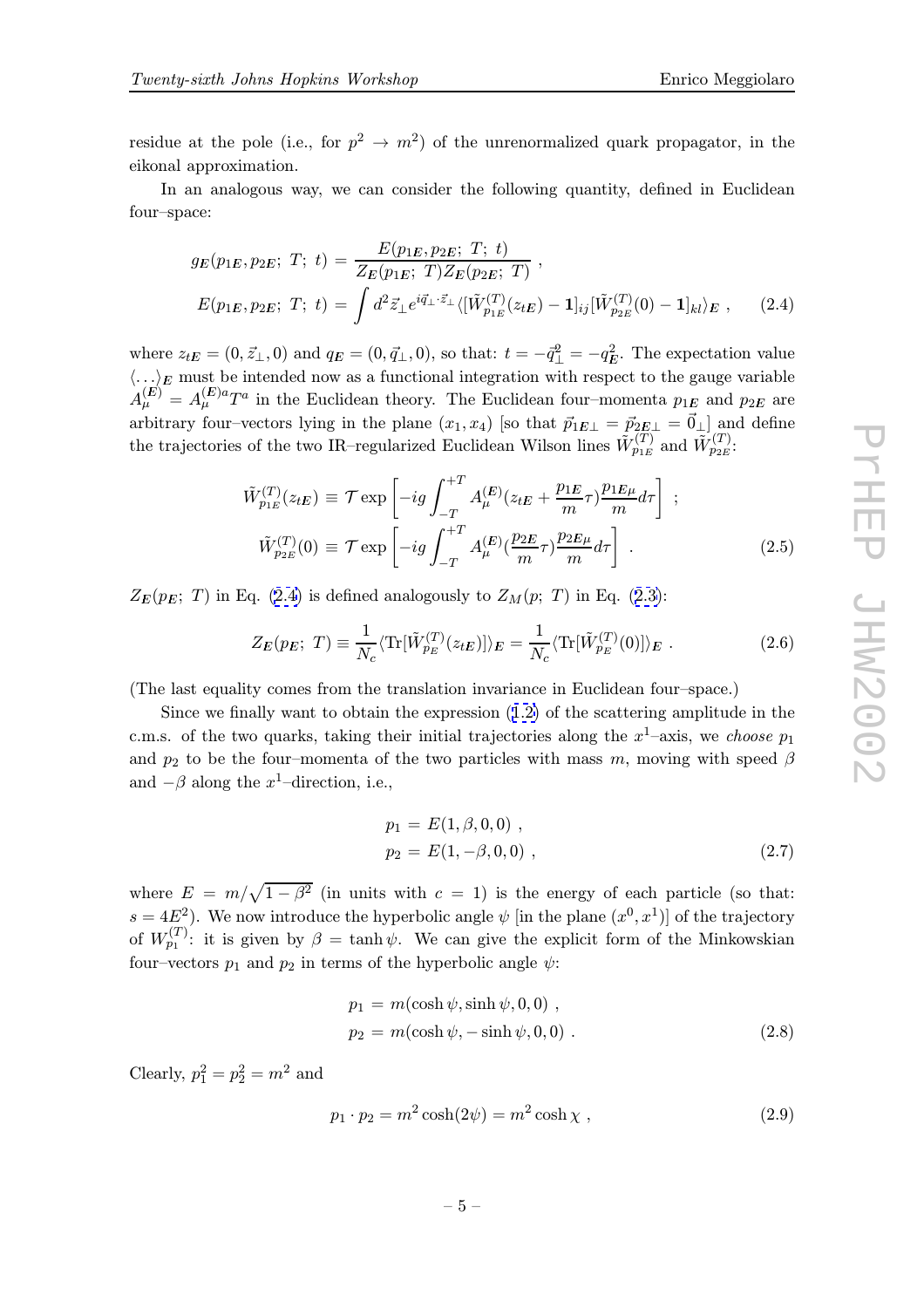Analogously, in the Euclidean theory we choose a reference frame in which the spatial vectors  $\vec{p}_{1E}$  and  $\vec{p}_{2E} = -\vec{p}_{1E}$  are along the  $x_1$ -direction and, moreover,  $p_{1E}^2 = p_{2E}^2 = m^2$ ; that is:

$$
p_{1E} = m(\sin \phi, 0, 0, \cos \phi) ;
$$
  
\n
$$
p_{2E} = m(-\sin \phi, 0, 0, \cos \phi) ,
$$
\n(2.10)

where  $\phi$  is the angle formed by each trajectory with the  $x_4$ -axis. The value of  $\phi$  is between 0 and  $\pi/2$ , so that the angle  $\theta = 2\phi$  between the two Euclidean trajectories  $\tilde{W}_{p_{1E}}^{(T)}$  and  $\tilde{W}_{p_{2E}}^{(T)}$ lies in the range  $[0, \pi]$ : it is always possible to make such a choice by virtue of the  $O(4)$ symmetry of the Euclidean theory. From  $(2.10)$  we derive that:

$$
p_{1E} \cdot p_{2E} = m^2 \cos \theta \tag{2.11}
$$

[A short remark about the notation: we have denoted everywhere the scalar product by a " $\cdot$ ", both in the Minkowskian and the Euclidean world. Of course, when A and B are Minkowskian four–vectors, then  $A \cdot B = A^{\mu}B_{\mu} = A^{0}B^{0} - \vec{A} \cdot \vec{B}$ ; while, if  $A_{E}$  and  $B_{E}$  are Euclidean four–vectors, then  $A_E \cdot B_E = A_{E\mu} B_{E\mu} = \vec{A}_E \cdot \vec{B}_E + A_{E4} B_{E4}$ .

It has been proved in Ref. [10] that, if we denote with  $M(\chi; T; t)$  the value of  $M(p_1, p_2; T; t)$  for  $p_1$  and  $p_2$  given by Eq. (2.8) and we also denote with  $E(\theta; T; t)$  the value of  $E(p_{1E}, p_{2E}; T; t)$  for  $p_{1E}$  and  $p_{2E}$  given by Eq. (2.10), the following relation holds (reminding that  $\phi = \theta/2$  and  $\psi = \chi/2$ ):

$$
E(\theta; T; t) = M(\chi \to i\theta; T \to -iT; t) . \qquad (2.12)
$$

Let us consider, now, the Wilson–line's renormalization constants  $Z_M(p; T)$  in the Minkowskian theory and  $Z_E(p_E; T)$  in the Euclidean theory, defined by Eqs. (2.3) and (2.6) respectively.

From the definition (2.3),  $Z_M(p; T)$ , considered as a function of a general four–vector p, is a scalar function constructed with the only four–vector  $u \equiv p/m$ . [In a](#page-3-0) perf[ectly](#page-4-0) analogous way, from the definition (2.6) in the Euclidean case,  $Z_E(p_E; T)$ , considered as a function of a general E[ucli](#page-3-0)dean four–vector  $p_E$ , is a scalar function constructed with the only Euclidean four–vector  $u_E \equiv p_E/m$ . It has been proved in Ref. [10] that, if we denote with  $Z_W(T)$  the value of  $Z_M(p_1; T)$  [or](#page-4-0)  $Z_M(p_2; T)$  for  $p_1$  and  $p_2$  given by Eq. (2.8) and we also denote with  $Z_{WE}(T)$  the value of  $Z_{E}(p_{1E}; T)$  or  $Z_{E}(p_{2E}; T)$  for  $p_{1E}$  and  $p_{2E}$  given by Eq. (2.10), the following relation holds:

$$
Z_{WE}(T) = Z_W(-iT) . \qquad (2.13)
$$

Combining this identity with Eq. (2.12), we find that the Minkowskian and the Euclidean amplitudes, defined by Eqs. (2.1) and (2.4), with  $p_1$  and  $p_2$  given by Eq. (2.8) and  $p_{1E}$ and  $p_{2E}$  given by Eq. (2.10), i.e.,

$$
g_M(\chi; T; t) \equiv \frac{M(\chi; T; t)}{[Z_W(T)]^2}, \quad g_E(\theta; T; t) \equiv \frac{E(\theta; T; t)}{[Z_{WE}(T)]^2}, \quad (2.14)
$$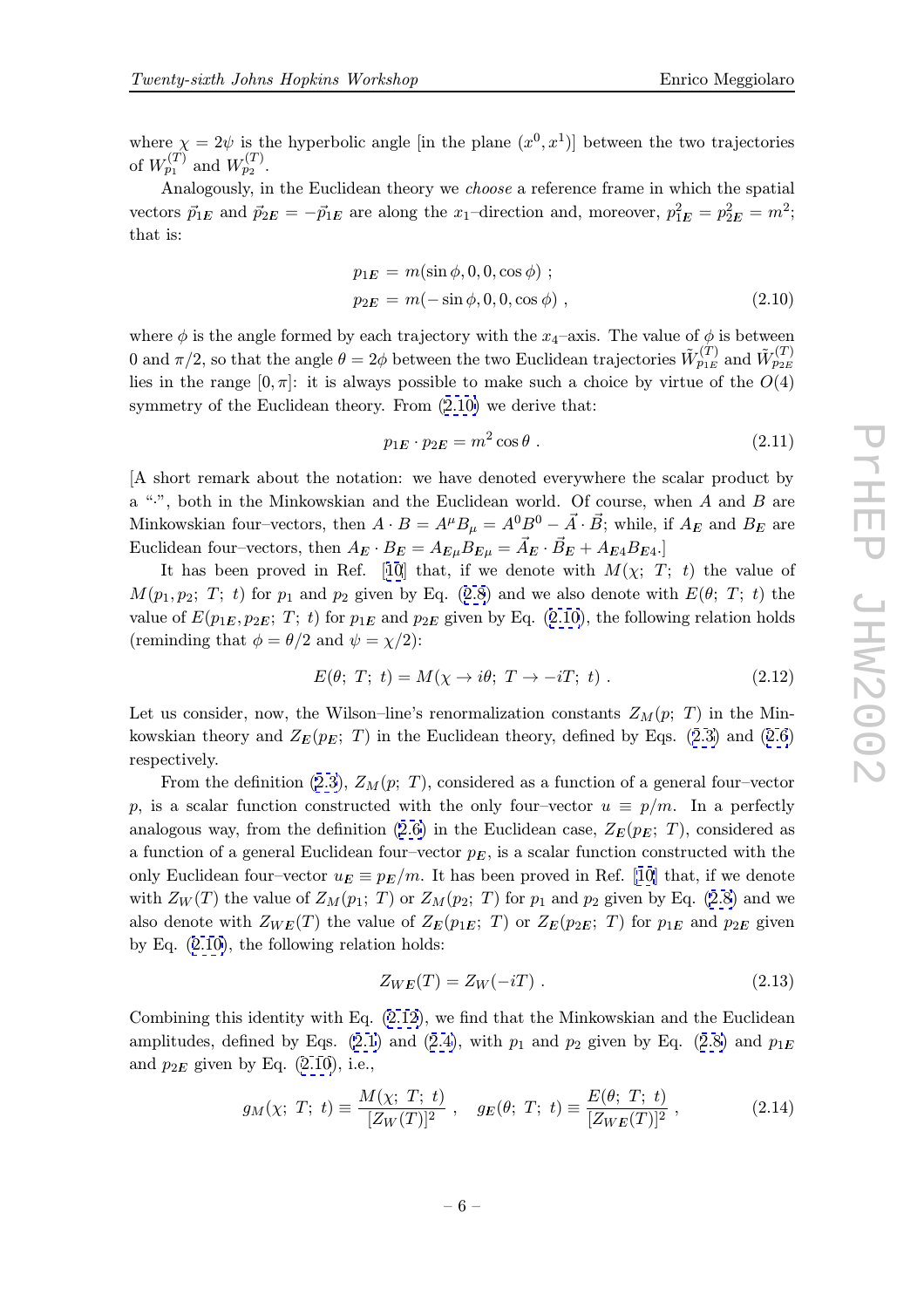<span id="page-6-0"></span>are connected by the following relation [10]:

$$
g_E(\theta; T; t) = g_M(\chi \to i\theta; T \to -iT; t) ;
$$
  
or: 
$$
g_M(\chi; T; t) = g_E(\theta \to -i\chi; T \to iT; t) .
$$
 (2.15)

The relation (2.15) of analytic continu[atio](#page-9-0)n has been derived for a non–Abelian gauge theory with gauge group  $SU(N_c)$ . It is clear, however, from the derivation fully reported in Ref. [10], that the same result is valid also for an Abelian gauge theory (QED).

Moreover, even if the result (2.15) has been explicitly derived for the case of the quark–quark scattering, it is immediately generalized to the more generale case of the parton–[par](#page-9-0)ton scattering, where each parton can be a quark, an antiquark or a gluon. In fact, as explained in the Introduction, one simply has to use a proper Wilson line for each parton:  $W_p(b)$ , the Wilson string in the fundamental representation  $T^a$ , for a quark;  $W_p^*(b)$ , the Wilson string in the complex conjugate representation  $T_a' = -T_a^*$ , for an antiquark; and  $V_k(b)$ , the Wilson string in the adjoint representation  $T_a^{(adj)}$ , for a gluon. The proof leading to Eq. (2.15) is then repeated step by step, after properly modifying the definitions (2.2) and (2.5) of the Wilson lines. [If the parton is a gluon, one must substitute the quark mass m appearing in all previous formulae with an arbitrarily small mass  $\mu \to 0$ . The IR cutoff appears in all expressions in the form of the ratio  $T/\mu$  for a gluon and  $T/m$  for a [quar](#page-3-0)k/ant[iqua](#page-4-0)rk.]

The relation (2.15), originally derived in Ref. [10], completely generalizes the results of Ref. [9], where we derived a relation of analytic continuation between the amplitudes  $g_M(\chi; t)$  and  $g_E(\theta; t)$ , in the Minkowskian and the Euclidean world, using *infinite* Wilson lines, i.e., directly in [th](#page-9-0)e limit  $T \to \infty$  and assuming that the amplitudes were independent o[n](#page-9-0) T. In other words, we can claim that the results of Ref. [9] apply to the cutoffindependent part of the amplitudes, while Eq. (2.15) is a relation of analytic continuation between IR–regularized amplitudes at any T.

The result (2.15) can be used to evaluate the IR–regulariz[ed](#page-9-0) high–energy parton– parton scattering amplitude directly in the Euclidean theory. In fact, the IR–regularized high–energy scattering amplitude is given (e.g., for the case of the quark–quark scattering) by

$$
T_{fi} = \langle \psi_{i\alpha}(p'_1)\psi_{k\gamma}(p'_2)|\hat{T}|\psi_{j\beta}(p_1)\psi_{l\delta}(p_2)\rangle \underset{s\to\infty}{\sim} -i\cdot 2s\cdot \delta_{\alpha\beta}\delta_{\gamma\delta}\cdot g_M(\chi\to\infty; T\to\infty; t) , \tag{2.16}
$$

where the quantity  $g_M(\chi; T; t)$ , defined by Eq. (2.1), is essentially a correlation function of two IR–regularized Wilson lines forming a certain hyperbolic angle  $\chi$  in Minkowskian space–time. For deriving the dependence on s one exploits the fact that the hyperbolic angle  $\chi$  is a function of s. In fact, from  $s = 4E^2$  $s = 4E^2$  $s = 4E^2$ ,  $E = m/\sqrt{1 - \beta^2}$ , and  $\beta = \tanh(\chi/2)$  [see Eqs.  $(2.7), (2.8)$  and  $(2.9)$ , one immediately finds that:

$$
s = 2m^2(\cosh \chi + 1) \tag{2.17}
$$

Therefore, in the high–energy limit  $s \to \infty$  (or  $\chi \to \infty$ , i.e.,  $\beta \to 1$ ), the hyperbolic angle  $\chi$  is e[ssen](#page-4-0)tia[lly](#page-4-0) equal [to](#page-4-0) [t](#page-4-0)he logarithm of  $s/m^2$  (for a non–zero quark mass m):

$$
\chi \underset{s \to \infty}{\sim} \log \left( \frac{s}{m^2} \right) \tag{2.18}
$$

$$
-7- \nonumber\\
$$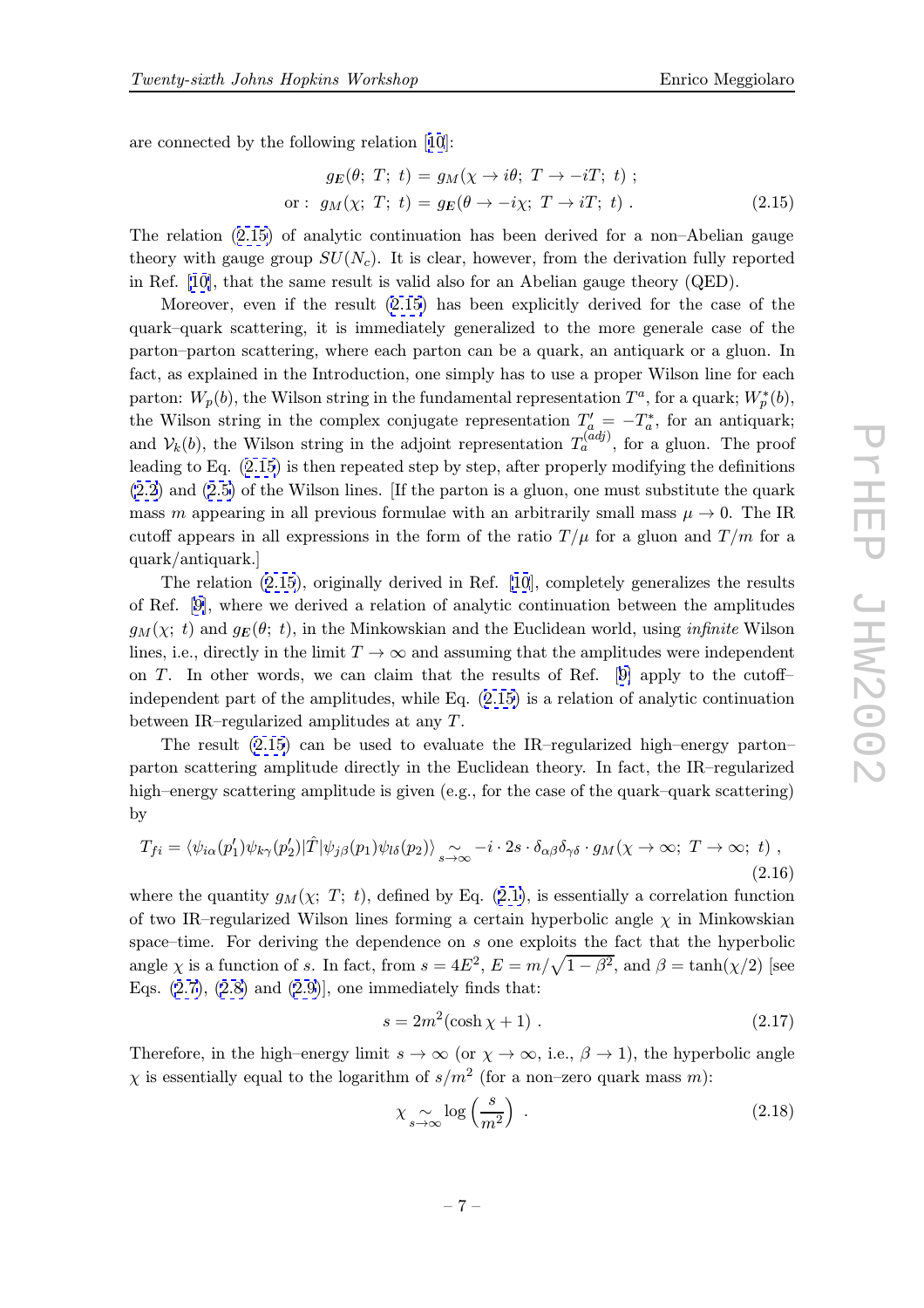The quantity  $g_M(\chi; T; t)$  is linked to the corresponding Euclidean quantity  $g_E(\theta; T; t)$ , defined by Eq.  $(2.4)$ , by the analytic continuation  $(2.15)$  in the angular variables and in the IR cutoff T. Therefore, one can start by evaluating  $g_E(\theta; T; t)$ , which is essentially a correlation function of two IR–regularized Wilson lines forming a certain angle  $\theta$  in Euclidean four–space, and [the](#page-4-0)n one can continue this quant[ity in](#page-6-0)to Minkowskian space–time by rotating the Euclidean angular variable clockwise,  $\theta \to -i\chi$ , and the IR cutoff (Euclidean proper time) anticlockwise,  $T \rightarrow iT$ : in such a way one reconstructs the Minkowskian quantity  $g_M(\chi; T; t)$ . As was pointed out in [16], one should note that a priori there is an ambiguity in making such an analytic continuation, depending on the precise choice of the path. This phenomenon does not appear when the Euclidean correlation function  $g_E(\theta; T; t)$  has only simple poles in the complex  $\theta$ -plane, but in some cases the analyticity structure can contain branch cuts in the complex plane, which must be taken into account: we refer the reader to Ref. [16] for a full discussion about this point.

#### 3. From Wilson lines to Wilson loops

We want to conclude by ma[kin](#page-9-0)g a remark about the problem of the IR divergences which appear in the high–energy scattering amplitudes.

A well–known feature of the parton–parton scattering amplitude is its IR divergence, which, as we have already said in the Introduction, is typical of  $3 + 1$  dimensional gauge theories and which, in our formulation, manifests itself in the IR singularity of the correlation function of two Wilson lines when  $T \to \infty$ . In many cases these IR divergences can be factorized out.

As suggested in Ref. [16], an alternative way to eliminate this cutoff dependence is to consider an IR–finite physical quantity, like the scattering amplitude of two colourless states in gauge theories, e.g., two  $q\bar{q}$  meson states. It was shown in Ref. [2] that the high–energy meson–meson [sca](#page-9-0)ttering amplitude can be approximately reconstructed by first evaluating, in the eikonal approximation, the scattering amplitude of two  $q\bar{q}$  pairs, of given transverse sizes  $\vec{R}_{1\perp}$  and  $\vec{R}_{2\perp}$  respectively, and then folding this am[pli](#page-8-0)tude with two proper wave functions  $\omega_1(\vec{R}_{1\perp})$  and  $\omega_2(\vec{R}_{2\perp})$  describing the two interacting mesons. It turns out that the high–energy scattering amplitude of two  $q\bar{q}$  pairs of transverse sizes  $\vec{R}_{1\perp}$ and  $R_{2\perp}$ , and impact–parameter distance  $\vec{z}_\perp$ , is governed by the correlation function of two Wilson loops  $W_1$  and  $W_2$ , which follow the classical straight lines for quark (antiquark) trajectories [2, 13]:

$$
\mathcal{W}_{1}^{(T)}(\vec{z}_{\perp}, \vec{R}_{1\perp}) \to X_{\pm 1}^{\mu}(\tau) = z_{t}^{\mu} + \frac{p_{1}^{\mu}}{m} \tau \pm \frac{R_{1t}^{\mu}}{2} ;
$$
  

$$
\mathcal{W}_{2}^{(T)}(\vec{0}_{\perp}, \vec{R}_{2\perp}) \to X_{\pm 2}^{\mu}(\tau) = \frac{p_{2}^{\mu}}{m} \tau \pm \frac{R_{2t}^{\mu}}{2} ,
$$
 (3.1)

[where, as usual,  $z_t = (0, 0, \vec{z}_\perp)$  and also  $R_{1t} = (0, 0, \vec{R}_{1\perp})$  and  $R_{2t} = (0, 0, \vec{R}_{2\perp})$ ] and close at proper times  $\tau = \pm T$ .

The same analytic continuation (2.15), that has been derived for the case of Wilson lines, is, of course, expected to apply also to the Wilson–loop correlators: the proof can be repeated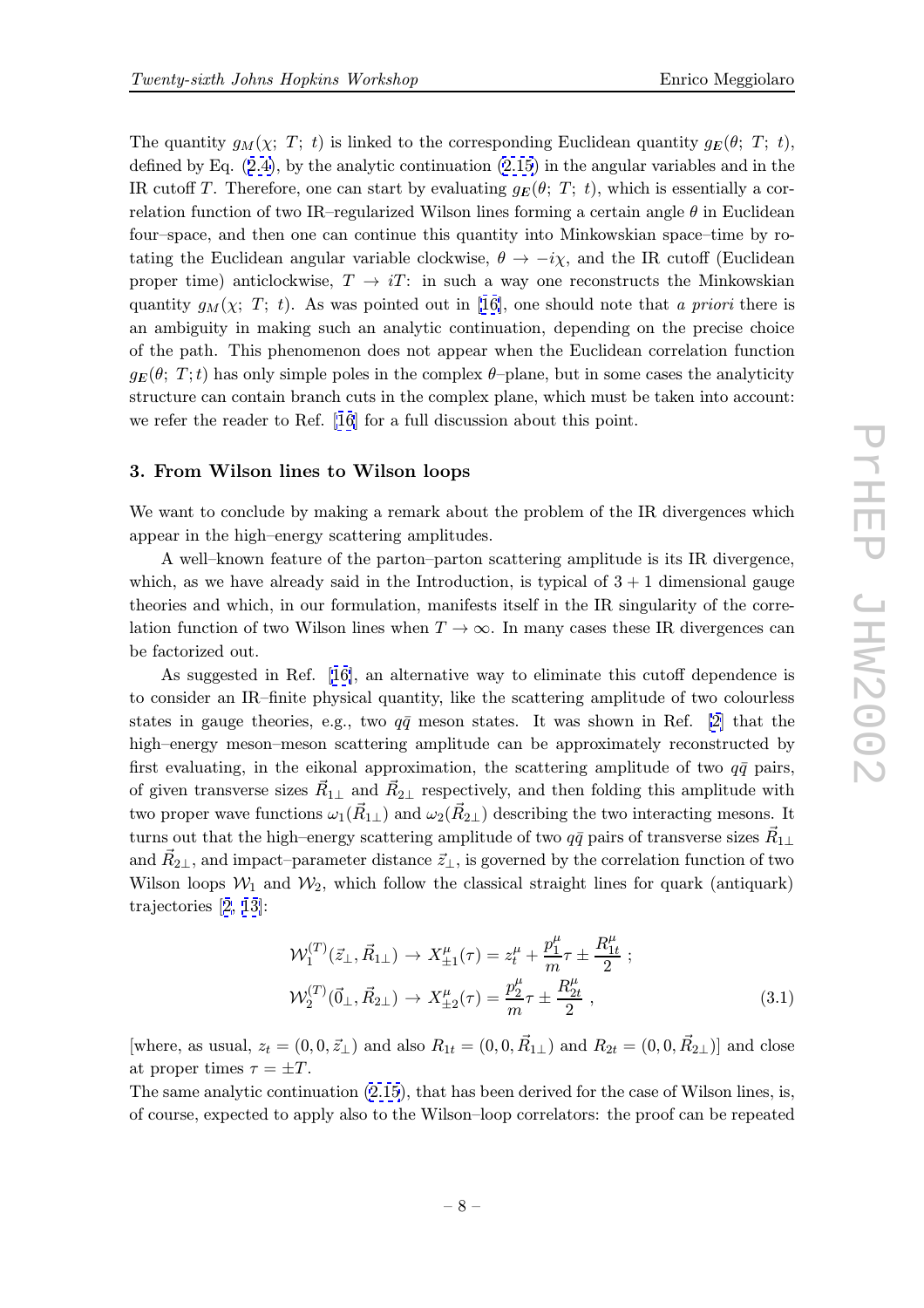<span id="page-8-0"></span>going essentially through the same steps (see Ref.  $[10]$ ), after adapting the definitions (2.2) and (2.5) from the case of Wilson lines to the case of Wilson loops. However, in this case the cutoff dependence on  $T$  is expected to be removed together with the related IR divergence which was present for the case of Wilso[n l](#page-9-0)ines. As an example to illustrate [thes](#page-3-0)e consi[der](#page-4-0)ations, let us consider the simple case of *quenched* QED. In this case, the calculation of the correlator of the two Wilson loops given in Eq. (3.1) can be performed explicitly and one finds the following result, in the Minkowskian space–time:

$$
\frac{\langle \mathcal{W}_{1}^{(T)}(\vec{z}_{\perp}, \vec{R}_{1\perp}) \mathcal{W}_{2}^{(T)}(\vec{0}_{\perp}, \vec{R}_{2\perp}) \rangle}{\langle \mathcal{W}_{1}^{(T)}(\vec{z}_{\perp}, \vec{R}_{1\perp}) \rangle \langle \mathcal{W}_{2}^{(T)}(\vec{0}_{\perp}, \vec{R}_{2\perp}) \rangle} \mathcal{F}^{\simeq}_{\rightarrow \infty}
$$
\n
$$
\exp \left[ -i4e^{2} \cot \frac{\Delta \vec{k}_{\perp}}{(\sqrt{2\pi})^{2}} \frac{e^{-i\vec{k}_{\perp} \cdot \vec{z}_{\perp}}}{\vec{k}_{\perp}^{2}} \sin(\vec{k}_{\perp} \cdot \vec{R}_{1\perp}) \sin(\vec{k}_{\perp} \cdot \vec{R}_{2\perp}) \right],
$$
\n(3.2)

where  $\chi$  is, as usual, the hyperbolic angle between the two Wilson loops. The analogous calculation in the Euclidean space gives the following result:

$$
\frac{\langle \tilde{\mathcal{W}}_{1E}^{(T)}(\vec{z}_{\perp}, \vec{R}_{1\perp}) \tilde{\mathcal{W}}_{2E}^{(T)}(\vec{0}_{\perp}, \vec{R}_{2\perp}) \rangle_E}{\langle \tilde{\mathcal{W}}_{1E}^{(T)}(\vec{z}_{\perp}, \vec{R}_{1\perp}) \rangle_E \langle \tilde{\mathcal{W}}_{2E}^{(T)}(\vec{0}_{\perp}, \vec{R}_{2\perp}) \rangle_E} \tau_{\rightarrow \infty}^{\simeq} \exp \left[ -4e^2 \cot \theta \int \frac{d^2 \vec{k}_{\perp}}{(2\pi)^2} \frac{e^{-i\vec{k}_{\perp} \cdot \vec{z}_{\perp}}}{\vec{k}_{\perp}^2} \sin(\vec{k}_{\perp} \cdot \vec{R}_{1\perp}) \sin(\vec{k}_{\perp} \cdot \vec{R}_{2\perp}) \right] , \qquad (3.3)
$$

where  $\theta$  is the angle between the two Euclidean Wilson loops. One can see explicitly that the two quantities (3.2) and (3.3) are indeed IR finite (when  $T \to \infty$ ) and are connected by the usual analytic continuation in the angular variables  $(\chi \to i\theta)$ .

In our opinion, the high–energy scattering problem could be directly investigated on the lattice using this Wilson–loop formulation. A further advantage of the Wilson–loop formulation, which makes it suitable to be studied on the lattice, is that, contrary to the Wilson–line formulation, it is manifestly gauge–invariant. (In the case of the parton–parton scattering amplitude, gauge invariance can be restored, at least for the *diffractive*, i.e., no– colour–exchange, part proportional to  $\langle \text{Tr}[W_{p1}(z_t) - 1] \text{Tr}[W_{p2}(0) - 1] \rangle$ , by requiring that the gauge transformations at both ends of the Wilson lines are the same [1, 7].)

A considerable progress is expected along this line in the near future.

#### References

- [1] O. Nachtmann, Ann. Phys. 209 (1991) 436.
- [2] O. Nachtmann, in Perturbative and Nonperturbative aspects of Quantum Field Theory, edited by H. Latal and W. Schweiger (Springer–Verlag, Berlin, Heidelberg, 1997).
- [3] E. Meggiolaro, Phys. Rev. D 53 (1996) 3835.
- [4] E. Meggiolaro, Nucl. Phys. B 602 (2001) 261.
- [5] H. Cheng and T.T. Wu, Expanding Protons: Scattering at High Energies (MIT Press, Cambridge, Massachussets, 1987).